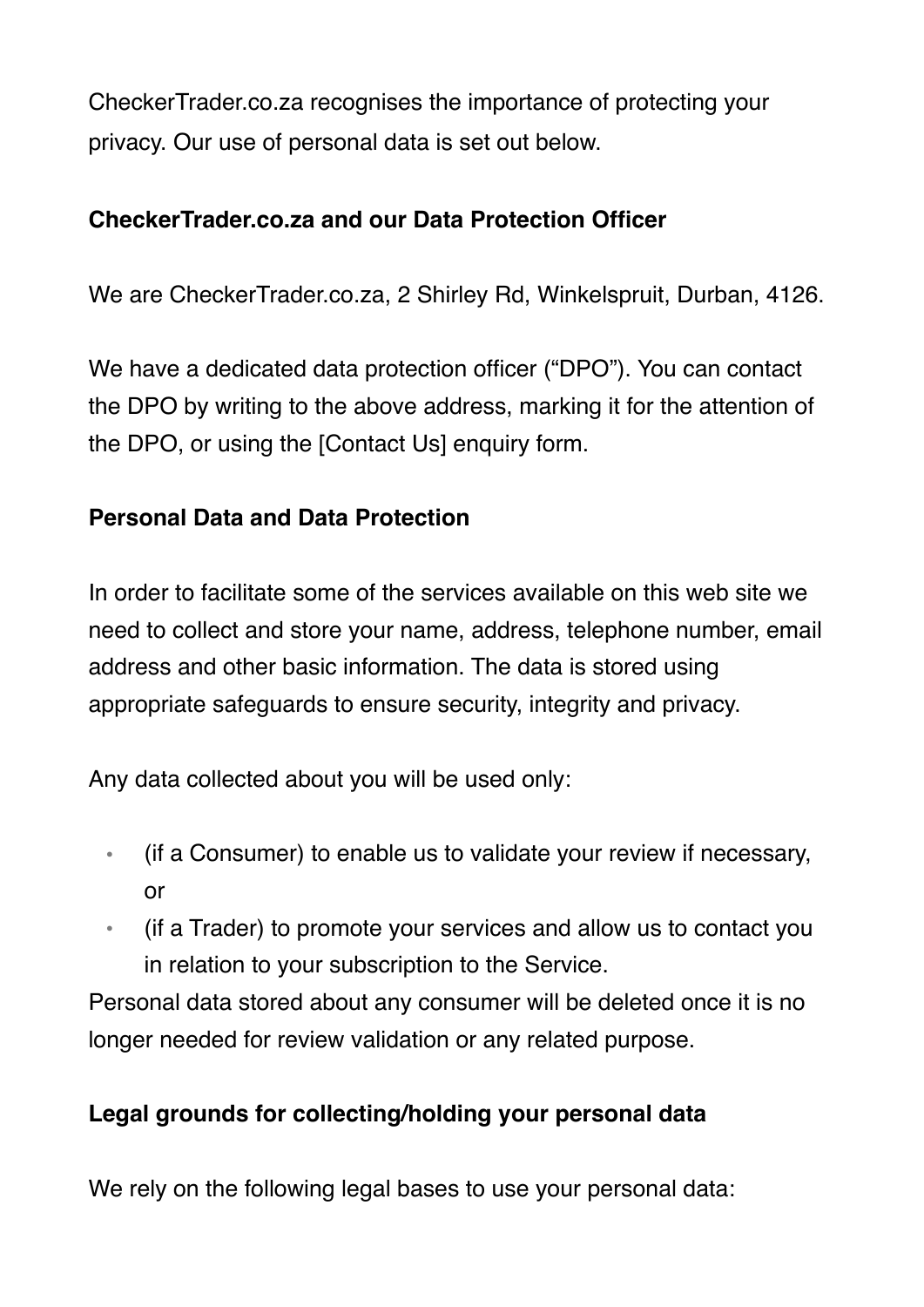- **1.** Where it is needed to provide you with services, such as letting you leave (or for us to validate) a review of a trader as a consumer, or for us to allow you to promote your services on the website and app, as a trader.
- **2.** Where it is in our legitimate interests to do so, such as to keep records of our communications between you and our staff, or for direct communications related to your trader membership of CheckerTrader.co.za.
- **3.** With your consent or explicit consent, such as for some direct marketing communications (if a Trader).

# **When do we share your personal information with other organisations?**

We may share information with the following third parties for the purposes listed above:

- CheckerTrader Insurance
- Business partners or others who are a part of providing your products and services or operating our business, for example membership benefits found in the members area.
- Other organisations and businesses who provide services to us such as back up and server hosting providers, IT software and maintenance providers, data storage providers and suppliers of other back office functions, such as CheckerTrader.co.za website developers.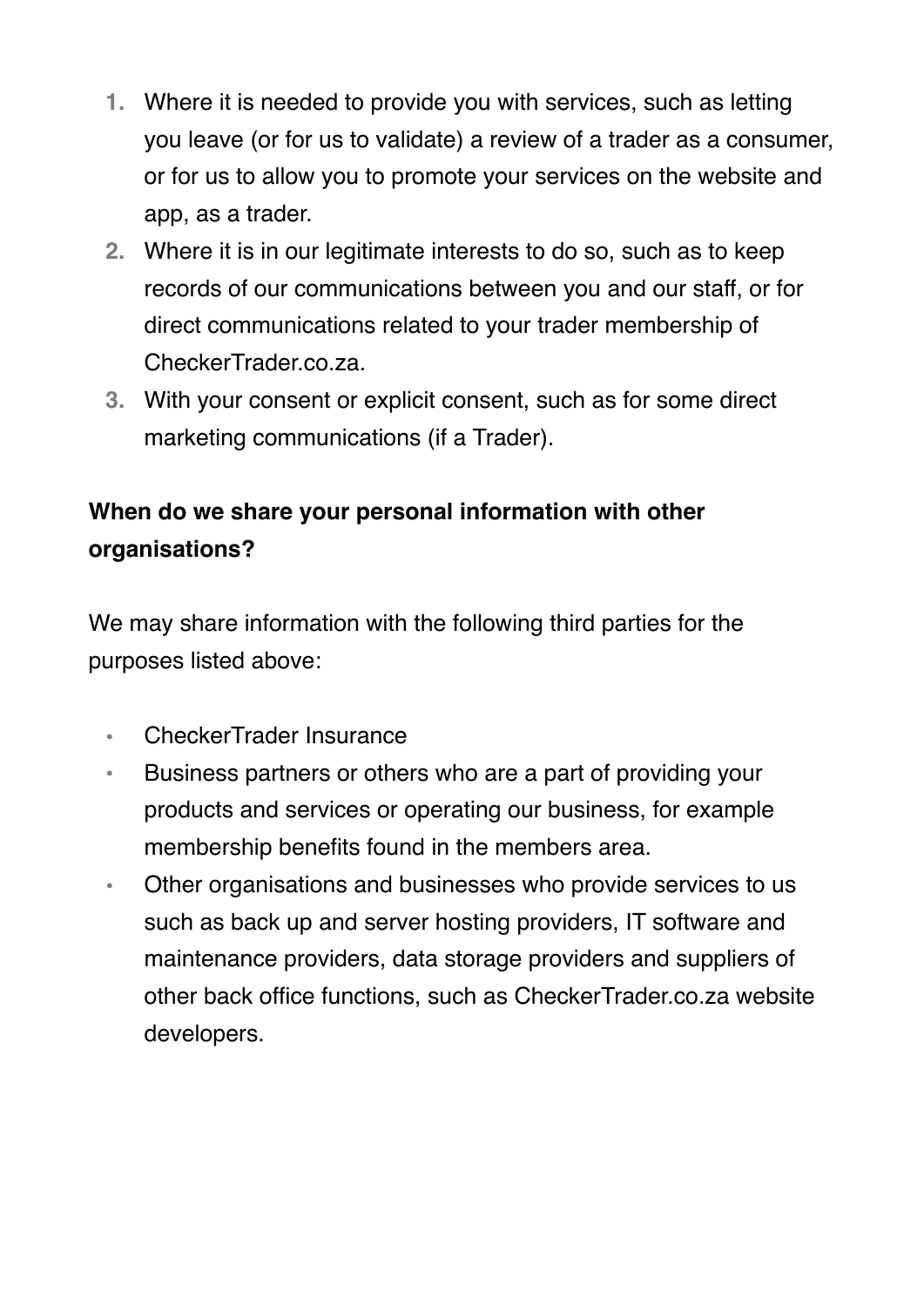# **Do I have to provide my personal information?**

We're unable to provide you with our services if you do not provide certain information to us. In cases where providing some personal information is optional, we'll make this clear.

How long is your personal information retained by us?

Unless we explain otherwise to you, we'll hold your personal information based on the following criteria:

- For as long as we have reasonable business needs, such as managing our relationship with you and managing our operations
- For as long as we provide goods and/or services to you, or
- Retention periods in line with legal and regulatory requirements or guidance.

## **Your rights under data protection laws**

These are the rights of individuals under data protection laws, though they don't apply in all circumstances:

- The right to be informed about the processing of your personal information
- The right to require us to correct any inaccuracies in your information
- The right to object to processing of your personal information
- The right to restrict processing of your personal information
- The right to have your personal information erased (the "right to be forgotten")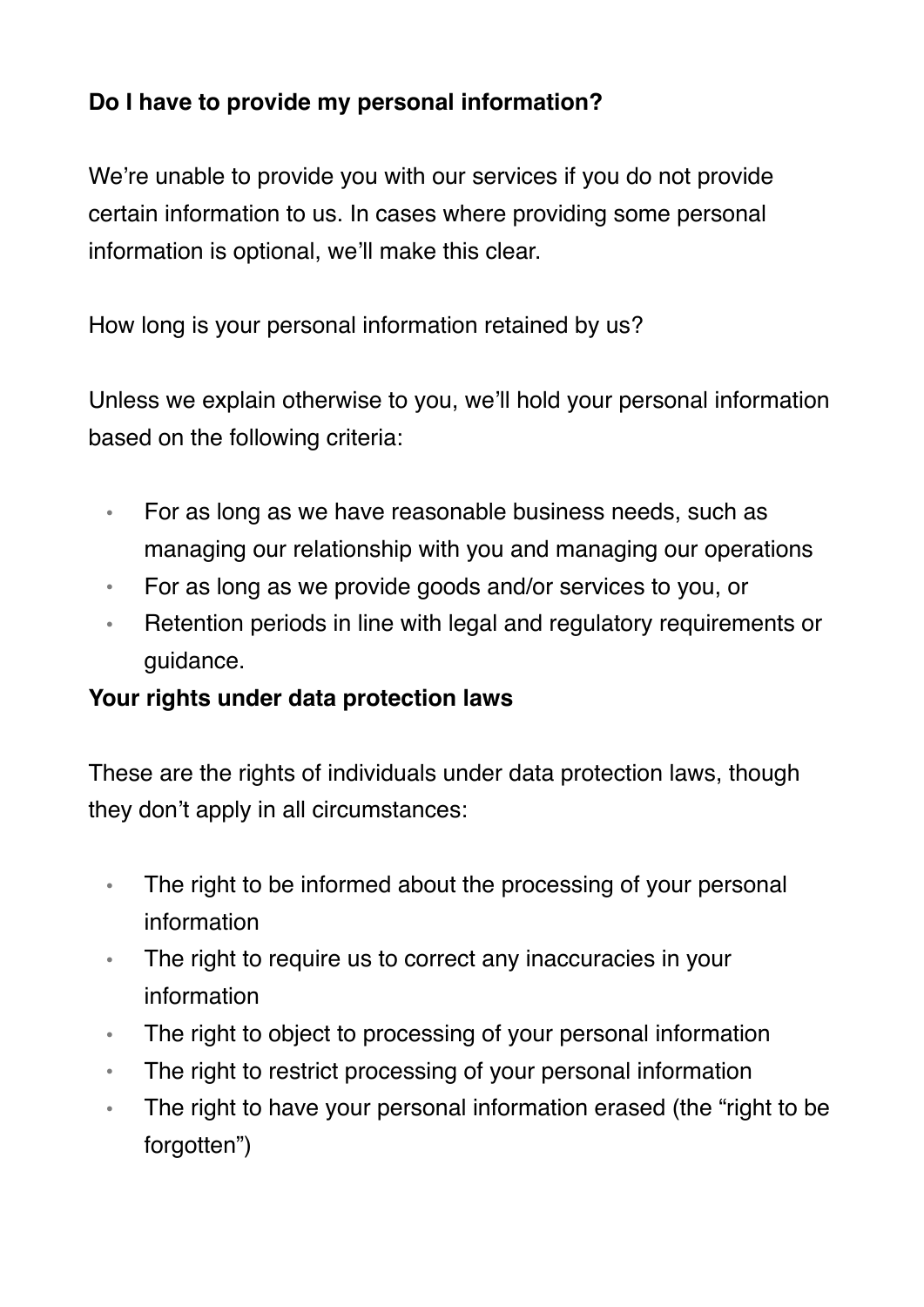- The right to request a copy of the information held by us and to obtain information about how we process it
- The right to move, copy or transfer your personal information ("data portability")
- Rights in relation to automated decision making which has a legal effect or otherwise significantly affects you

You have the right to complain to the Information Regulator South Africa Office which enforces data protection laws. You can contact our data protection officer using the details above.

## **Cookie policy**

A cookie is a small file which asks permission to be placed on your computer's hard drive. The cookie helps analyse web traffic or lets you know when you visit a particular site. Cookies allow web applications to respond to you as an individual.

Overall, cookies help us provide you with a better website, by enabling us to monitor which pages you find useful and which you do not. A cookie in no way gives us access to your computer or any information about you, other than the data you choose to share with us.

If you do not wish to use "cookies" you may disable this option in your Internet browser settings. These "cookies" can be removed from your computer at any time.

#### **Measuring website usage (Google Analytics)**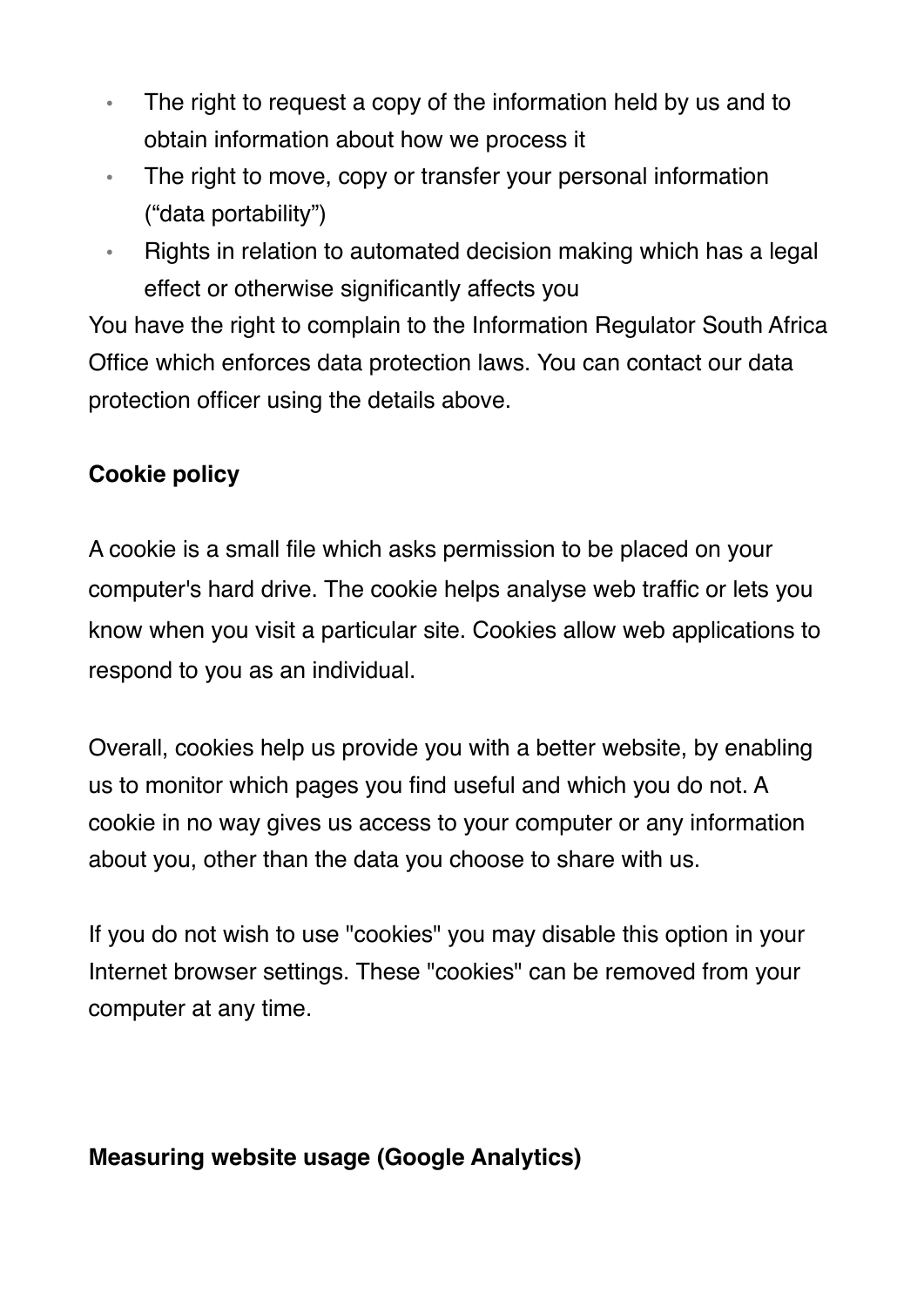We use Google Analytics software to collect information about how you use CheckerTrader.co.za. We do this to help make sure the website is meeting the needs of its users and to help us make improvements, for example improving the website search.

Google Analytics stores information about:

- the pages you visit on CheckerTrader.co.za
- how long you spend on each CheckerTrader.co.za page
- how you reached the website
- what you click on while you're visiting the website.

We don't collect or store your personal information (for example your name or address) so this information can't be used to identify who you are.

# **Google Analytics sets the following cookies:**

| N<br>a<br>$\mathsf{m}$<br>e | <b>Purpose</b>                                                                                                                                | <b>Expires</b> |
|-----------------------------|-----------------------------------------------------------------------------------------------------------------------------------------------|----------------|
| <b>U</b><br>tm<br>a         | Lets us know if you've visited before, so<br>we can count how many of our visitors<br>are new to CheckerTrader.co.za or to a<br>certain page. | 2 years        |
| <b>U</b><br>tm<br>b         | This works with _utmc to calculate the<br>average length of time you spend on<br>CheckerTrader.co.za.                                         | 30<br>minutes  |